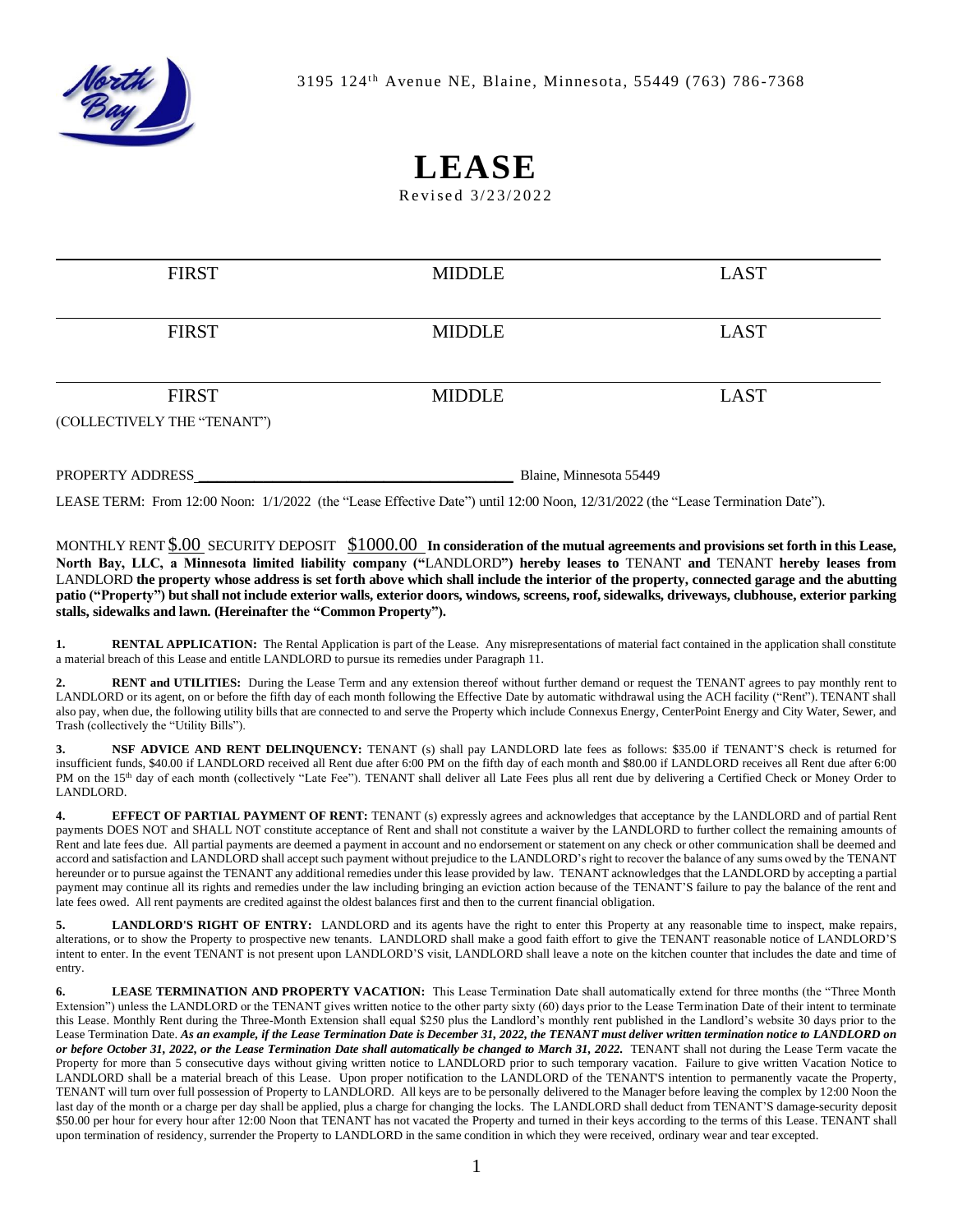**7. RENT ADJUSTMENTS:** LANDLORD may adjust the rent for any Lease Renewal or Lease Extension by giving written communication to TENANT sixty days prior to the Lease Termination Date.

**8. ABANDONMENT OR SURRENDER OF THE PROPERTY:** The TENANT shall during the Lease Term, or any extension thereof pay the Monthly Rent every month during the Lease Term. TENANT shall not abandon the Property during the Lease Term. TENANT is responsible for all loss of rent, or any other losses or costs caused by TENANT'S abandonment or surrender of the Property prior to the Lease Termination Date. Such abandonment or surrender of the Property without written acceptance by LANDLORD prior to the Lease Termination Date is a TENANT material breach of this Lease.

- **9. USE:** TENANT agrees to use the Property only as a residence as set forth in this Lease. TENANT shall not:
	- a) Sublet the Property or assign the Lease without written permission of the LANDLORD.
	- b) Conduct any business or illegal activities of any kind upon the Property.
	- c) Disturb or annoy other TENANTS of the Property complex with noise, music, or other sounds. TENANT shall observe all rules and regulations of management and all ordinances governing TENANT behavior. Children must be always under adult supervision.
	- d) Affix any lock or other permanent hardware on the Property or use any large appliances within the Property without the written permission of the LANDLORD. The TENANT will pay Landlord \$50.00 to change each lock plus \$5.00 per key.
	- e) Make any interior alterations, paint, or redecorate the Property without the written consent of the LANDLORD.
	- f) Permit anything to be thrown out of the windows; hang anything on the outside of the windows/walls/roof or placed on the outside windowsills of any window in the Property.
	- g) Damage to the Property. TENANT shall reimburse LANDLORD for LANDLORD'S cost to repair damage of the Property caused by TENANT, TENANT'S guests and relatives including, but not limited to, loss to or from broken and open windows or doors, water damage from open faucets, appliances left on that are unattended, and damage and/or stained flooring.
	- h) Allow pets of any kind on the Property.
	- i) Park trailers or boats on the Property driveway, on the streets or outdoor parking spaces within the North Bay complex.
	- j) Install any electronic equipment of any kind on the Common Property as defined in this Lease.
	- k) No guests of the TENANT may occupy the Property for longer than one week without prior written consent of the LANDLORD
	- l) Place or operate a grill within 18inches of shrubs. Tenant will be held responsible for damages.

**10. GARAGE USE AND LANDLORD'S RIGHT TO TENANT PARKING AREA:** TENANT agrees to keep the garage space in a clean (broom swept) and sanitary condition and shall use the garage to park one vehicle for a one-car garage townhouse, two vehicles for a two-car garage townhouse, and shall not interfere with any adjoining garage space or common area. Garage doors are to be always closed except for entering and exiting the garage. TENANT shall promptly move their vehicle(s) on verbal or written notice from LANDLORD to permit LANDLORD to remove snow more than 1", to sweep the street and or driveway and overflow parking or to repair streets and utilities. If TENANT fails to move their vehicle(s), LANDLORD may tow such vehicle(s) at TENANT'S expense. TENANT shall not park any vehicle in front of the garage door. TENANT shall not park a vehicle in any outdoor parking space for more than five (5) consecutive days and in that event, LANDLORD shall have the right to tow such vehicle at TENANT'S sole cost and expense.

LANDLORD'S REMEDIES: If the TENANT breaches the Lease, the LANDLORD shall have the right to terminate the Lease, have the TENANT evicted and sue the TENANT for damages, or affirm the Lease and sue the TENANT for damages. By way of illustration, and not of limitation, the following activities of TENANT shall constitute breaches of the Lease if TENANT fails to:

- a) Pay Monthly Rent, Utility Bills, Garbage and Recycling Fees or any other sums when due as provided for herein.
- b) Inform LANDLORD of all persons residing at the Property and fails to receive the LANDLORD'S approval for same.
- c) Maintain the Property in a clean, odor free and sanitary condition or fail to comply with Use as described herein.
- d) Reimburse LANDLORD for repairs made necessary to the Property caused by the neglect or misuse or abuse by the TENANT or TENANT'S guests.

## **12. LANDLORD SHALL:**

- a) Keep Property and all common areas fit for the use intended by the LANDLORD and TENANT.
- b) Keep Property in reasonable repair during the term of the Lease, except when the disrepair has been caused by the willful, malicious, or irresponsible conduct of the TENANT or a person under the direction or control of the TENANT.
- c) Maintain the Property in compliance with the applicable health and safety laws of the state and local units of government where the Property is located during the term of the Lease, except when violation of the health and safety laws have been caused by the willful, malicious, or irresponsible conduct of the TENANT or a person under the direction or control of the TENANT.

## **13. SECURITY DEPOSIT:** LANDLORD shall refund the Security Deposit provided TENANT has delivered to Landlord:

- a) Written notice to terminate this Lease according to the terms of this Lease; and
- b) All Property keys to LANDLORD before 12 noon on the Lease Termination Date; and
- c) The Property in the same condition that existed on the date TENANT took possession of the Property except for normal wear and tear; and
- d) Paid receipts of all Utility Bills and other amounts due during the Lease Term.

LANDLORD shall deduct from the Security Deposit LANDLORD cost or expense which include but not limited to:

- a) Loss of rent if TENANT abandoned the Property prior to the Lease Termination Date
- b) Loss of future Rent caused by delayed vacation of the Property according to the Lease.
- c) TENANT'S failure to deliver the Property in the same condition the Property was in on the date TENANT took possession of the Property.
- d) TENANT'S failure to deliver the keys to LANDLORD according to the terms of this Lease.
- e) TENANT'S failure to pay all Utility Bills and other TENANT obligations according to this Lease,
- f) Damage to the Property or Common Property caused by TENANT or TENANT'S guests.

**14. LIABILITY OF LANDLORD:** LANDLORD shall not be liable for any damages or losses to TENANT or TENANT'S Property unless caused by the negligence or willful conduct of the LANDLORD or LANDLORD'S agents. LANDLORD shall not be liable for personal injury to TENANT or TENANT'S guest or for damage to TENANT'S personal Property caused by the criminal acts of third parties, fire, acts of nature, bursting pipes, water, explosion, sonic booms, or other like causes, unless the damage is caused by the negligence of LANDLORD or LANDLORD'S agents. LANDLORD RECOMMENDS TENANT PURCHASE INSURANCE TO PROTECT AGAINST LOSS OF PERSONAL PROPERTY AND LIABILITY.

If any of LANDLORD'S employees are requested by TENANT to render any services not contemplated in this Lease such as moving automobiles, handling of furniture, cleaning, delivering packages, etc., such employees shall be deemed agents of TENANT while performing these services regardless of whether payment is arranged for such services; and TENANT agrees to hold LANDLORD harmless from all liability for damages which may occur in connection with rendering such services.

**15. INTERRUPTION OF SERVICE BEYOND CONTROL OF LANDLORD:** In case of malfunction of equipment or utilities, TENANT shall notify LANDLORD immediately and LANDLORD shall make repairs with reasonable promptness. Rent shall not be adjusted during any such period if such malfunction is due to any cause beyond the control of the LANDLORD. If the damaged Property is unfit for occupancy and if LANDLORD decides not to repair the building, LANDLORD